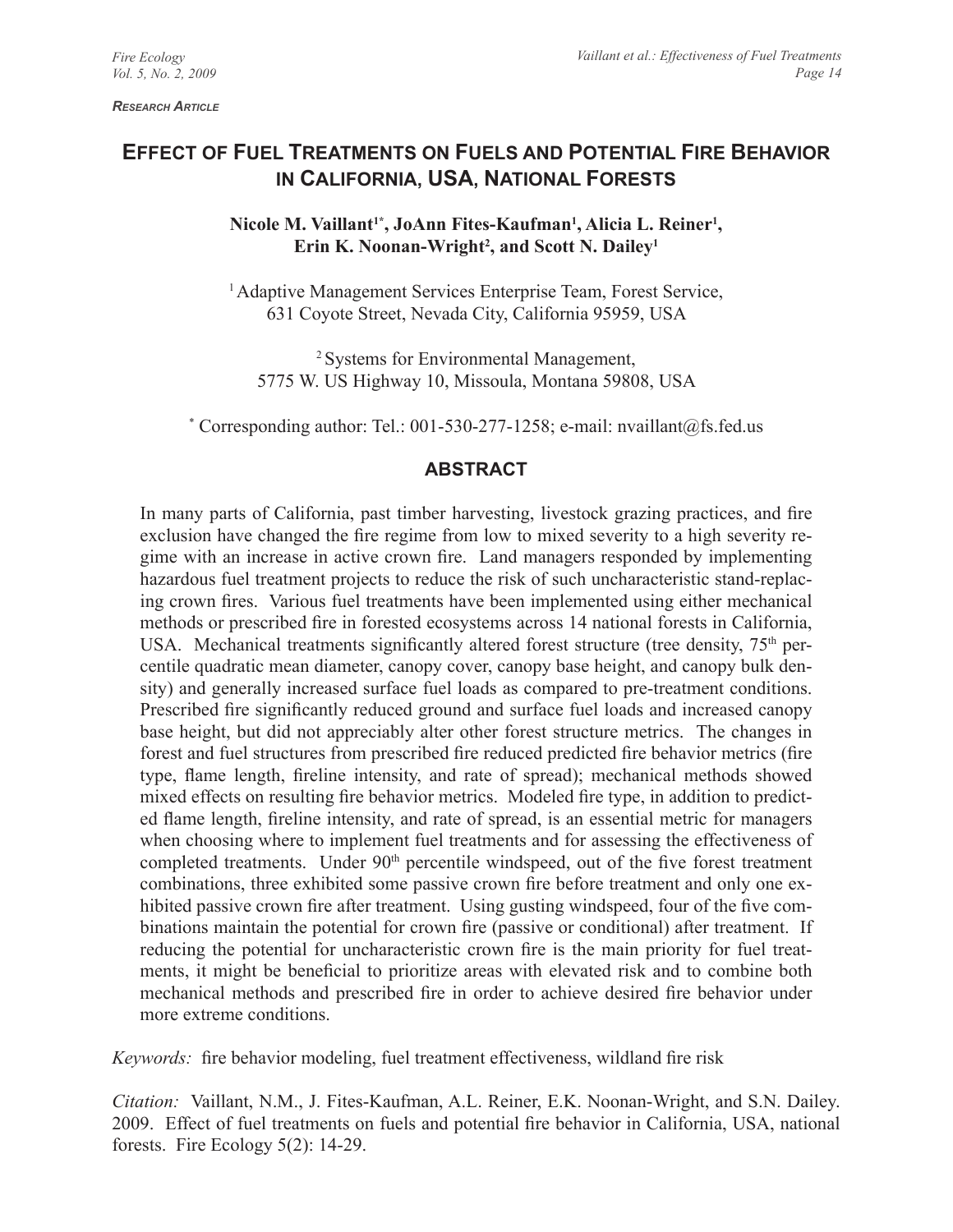#### **INTRODUCTION**

Fire has been a part of California's ecosystems for thousands of years (Sugihara *et al.*  2006). Throughout California and the western United States, fire exclusion, timber harvesting, and livestock grazing over the past century have altered forest structure. Today, forests are characterized by smaller trees and higher fuel loads than in the past (Agee and Skinner 2005). The transformation of fuel conditions coupled with a changing climate (Westerling *et al*. 2006, Millar *et al.* 2007, Miller *et al.*  2009) has altered the historical fire regime in coniferous forests of California (e.g. Beaty and Taylor 2001, Stephens and Collins 2004, Fry and Stephens 2006, Moody *et al*. 2006, Vaillant 2008). Land managers are concerned about the increase in stand-replacing crown fires in ecosystems that historically burned with low or mixed severity (Covington 2000, Miller *et al.* 2009).

In response, the National Fire Plan (USDA-USDI 2000), the 10-Year Comprehensive Strategy (WGA 2001), and the Healthy Forests Restoration Act (HFRA 2003) were enacted to address the problem of elevated fuel loading and facilitate the reduction of wildland fire risk. All three documents include clauses to reduce the risk of catastrophic wildland fires that threaten people, communities, and natural resources. Risk reduction can occur in areas such as the wildland urban interface, threatened or endangered species habitat, municipal water supplies, and other values at risk. Proposed fuel reduction treatments include, but are not limited to, prescribed fire, mechanical treatments, and livestock grazing. The three documents give priority to treatments where the risk of negative impacts from wildland fire is the greatest.

The current extent and frequency of standreplacing crown fire is historically uncharacteristic in the Sierra Nevada (Miller *et al.*  2009). Fuel treatments break the continuity of surface, ladder, and crown fuels, reducing the

risk of crown fire (Van Wagner 1977, Agee *et al.* 2000, Scott and Reinhardt 2001, Agee and Skinner 2005). The most common types of hazardous fuel reduction treatments include mechanical methods (i.e., thinning and mastication), prescribed burning, and a combination of the two. Mechanical treatments are most effective at altering forest structure by reducing tree density and canopy bulk density, and by increasing canopy base height (Keyes and O'Hara 2002; Pollet and Omi 2002; Stephens and Moghaddas 2005a, b; Agee and Lolley 2006; Huggett *et al.* 2008; Stephens *et al.* 2009). This alteration in forest structure breaks the horizontal and vertical connection between surface and crown fuels. However, depending on the type of mechanical treatment employed, surface fuel loads may be at an elevated level post-treatment (Kalabokidis and Omi 1998, Stephens 1998, Raymond and Peterson 2005, Stephens and Moghaddas 2005a). Prescribed fire reduces surface and ladder fuels (Knapp *et al.* 2005, Keifer *et al.* 2006) but does not often alter canopy fuels (Stephens and Moghaddas 2005a, Agee and Lolley 2006, Vaillant *et al.*  2009, Stephens *et al.* 2009). The combination of mechanical treatments followed by prescribed burning has proven to be the most effective at reducing potential fire behavior and effects (van Wagtendonk 1996, Peterson *et al.* 2003, Stephens and Moghaddas 2005a, Ritchie *et al.* 2007, Stephens *et al.* 2009).

Ideally, the effectiveness of a fuel treatment to lessen potential fire behavior (i.e., reduced flame height) can be observed during or after a fire passes through the treatment. Fuel treatments have proven to be effective at reducing fire intensity, severity, and extent (Agee *et al.* 2000, Pollet and Omi 2002, Martinson and Omi 2003, Finney *et al.* 2005, Ritchie *et al.* 2007), and in aiding in suppression efforts during wildfires (Moghaddas and Craggs 2007). Observational evidence has also shown fires to burn into and through known treatments under extreme conditions (Pollet and Omi 2002). In the absence of this opportunity,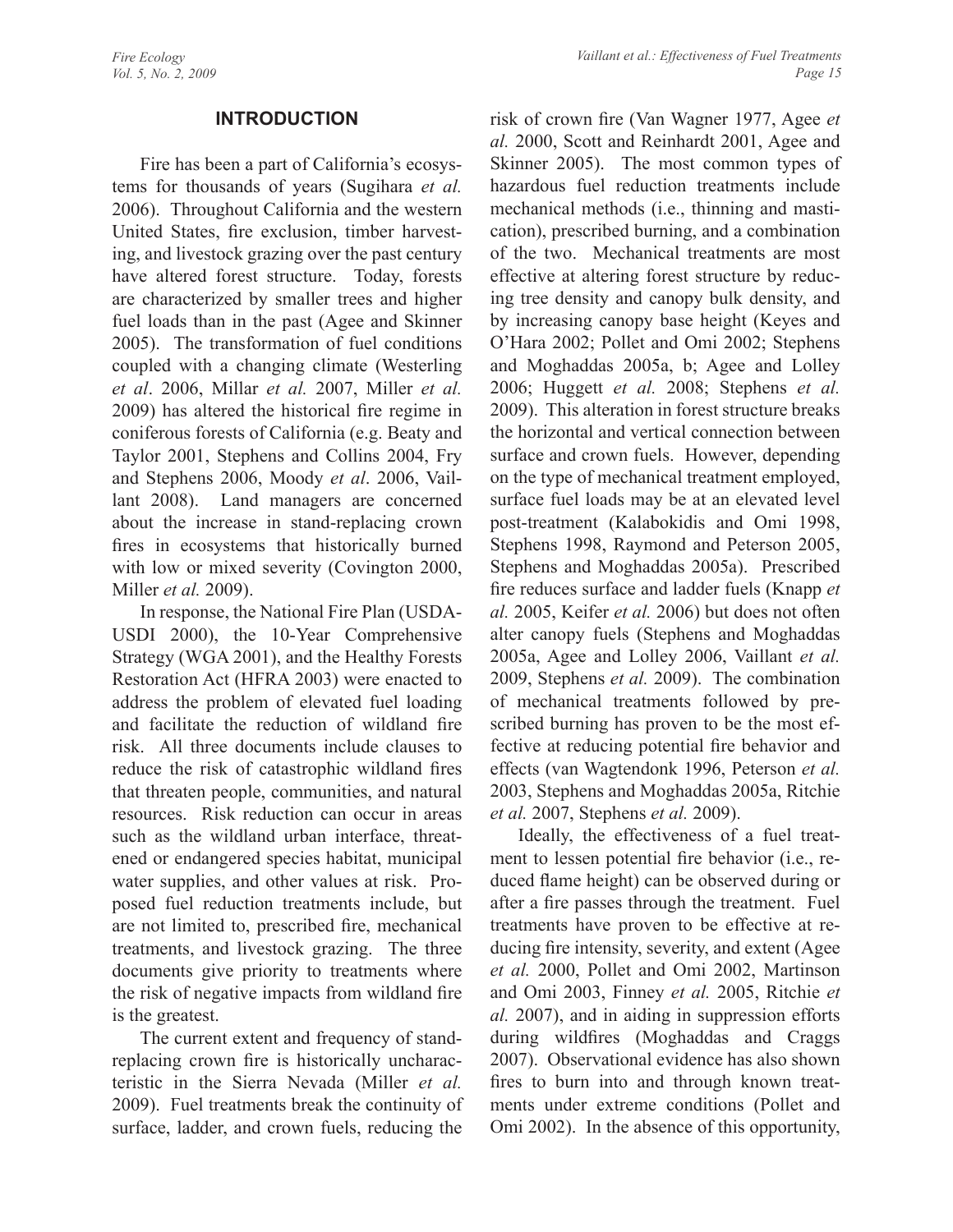and in necessity for fuel treatment planning, most researchers evaluate or predict fuel treatment effectiveness with fire behavior modeling. Fire behavior modeling can be done as a theoretical practice or with pre- and post-treatment fuel measures. Theoretical modeling can be completed to better understand the influence of potential fuel treatments on fire behavior metrics (van Wagtendonk 1996, Stephens 1998, Schmidt *et al.* 2008, Vaillant 2008). Fire behavior modeling that utilizes pre- and posttreatment fuel measurements allows managers to assess the effectiveness of completed fuel treatments to alter potential fire behavior (Stephens and Moghaddas 2005a, b; Roccaforte *et al.* 2008; Schmidt *et al.* 2008; Vaillant *et al.*  2009).

In 2000, the Pacific Southwest Region of the Forest Service initiated a region-wide fuel hazard reduction treatment monitoring project. The monitoring project was designed to quantify the effectiveness and effects of fuel treatments on major vegetation types across California. Monitoring plots were established in 17 out of the 18 national forests in coniferous forest and chaparral ecosystems. Treatment types included prescribed fire, mechanical treatments, a combination of the two, and wildfire. To date, most of plots that received treatment are in coniferous forests and were treated with mechanical methods or prescribed fire. The objective of this study was to determine how prescribed fire and mechanical treatments affect fuel loads, forest structure, and potential fire behavior for three forest types in California. Information from this study can be used to assist in the development of forest management plans that use prescribed fire and mechanical methods to reduce fire hazard.

## **METHODS**

## *Study Sites*

Personnel on each national forest in California were asked to provide at least one candidate project that would be treated the following year. Although it would have been ideal to randomly select study sites (treatment units), preference was given to those sites most likely to be treated. Plot locations were randomly selected within each study site.

From 2001 through 2006, 255 permanent monitoring plots were established in coniferous forests. Plots were assigned subjectively to three forest types based on dominant tree species, similarities in fuel characteristics, and expected fire behavior. The forest types include short-needle dominated conifer stands, long-needle dominated conifer stands, and red fir (*Abies magnifica*) stands. The red fir group was not included in the short-needle conifer group because of differences in fuel characteristics, including smaller needles, less productive environments, and higher surface fuel compaction due to snow. The long-needle group is dominated by ponderosa pine (*Pinus ponderosa*), Jeffrey pine (*Pinus jeffreyi*), or Coulter pine (*Pinus coulteri*). Other tree species present include white fir (*Abies concolor*), black oak (*Quercus kelloggii*), incense-cedar (*Calocedrus decurrens*), Douglas-fir (*Pseudotsuga menziesii*), and sugar pine (*Pinus lambertiana*). The short-needle group is dominated by Douglas-fir, white fir or a combination of both. Other tree species present include ponderosa pine, sugar pine, incense-cedar and black oak. The red fir group is dominated by red fir but may also contain white fir.

Given the geographic extent encompassed by this monitoring project, study sites occurred on a wide variety of elevations, slopes and aspects. Elevation ranged from 200 m to 2595 m (average  $1467$  m) with slopes from  $0\%$  to 80% (average 22%) on all aspects.

#### *Treatments*

All fuel reduction treatments were conducted by the individual national forests and included prescribed fire and mechanical methods. Treatments were implemented across en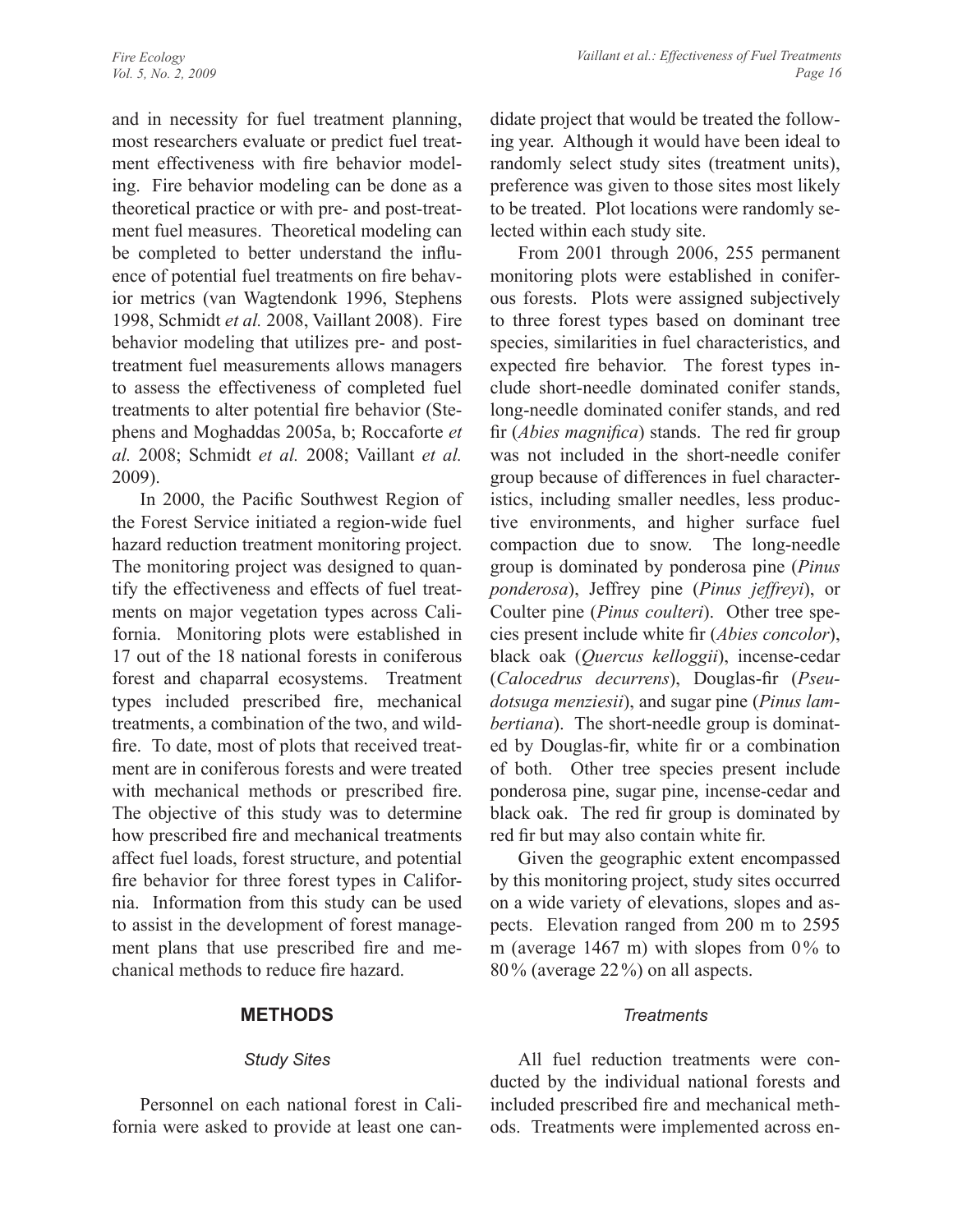tire study sites (treatment units), not strictly within individual plot areas. Both the shortneedle and long-needle forest types received either prescribed fire or mechanical treatments, while the red fir group was only treated with mechanical methods. Mechanical methods included hand cutting and piling of fuels, which were sometimes burned; thinning; thinning followed by chipping; mastication; and whole tree biomass removal. Due to a lack of sufficient replicates in any of the given methods, all mechanical treatments were combined into one category.

Study sites, and therefore plots, were divided into forest and treatment type combinations for comparison. The resulting five forest-treatment types are: short-needle mechanical treatment (SN-MT), long-needle mechanical treatment (LN-MT), red fir mechanical treatment (RF-MT), short-needle prescribed fire (SN-PF) and long-needle prescribed fire (LN-PF) (Figure 1, Table 1).

#### *Field Data Collection*

Different monitoring protocols were used depending on the establishment year of the



**Figure 1.** Location of study sites by forest-treat- ment combination in California. Only the national forests labeled are included in the study.

**Table 1.** Number of plots and sites by forest and treatment type in California.

|                    | <b>Mechanical</b>         | treatment | <b>Prescribed fire</b>   |    |  |
|--------------------|---------------------------|-----------|--------------------------|----|--|
| <b>Forest type</b> | # plots $# \text{ sites}$ |           | # plots $# \text{sites}$ |    |  |
| Short-needle       | 11                        | 2         | 12                       |    |  |
| Long-needle        | 18                        | 5         | 30                       | 11 |  |
| Red fir            | 11                        |           |                          |    |  |

study site (Table 2). Variations of the protocol were modified versions of the National Park Service's fire monitoring protocol (NPS 2003). Starting in 2003, the number of plots per site increased, and quantity of data decreased in order to better capture the inherent variation in understory plant composition and surface fuels. The number of plots increased from three per site to six per site, with three each of detailed plots and rapid plots. The detailed plots included collection of tree data, whereas the rapid plots did not. In addition, the number of shrub transects, fuel transects, and canopy cover readings were reduced in 2003 (Table 2). All post-treatment plots were re-read according to the initial protocol one year after treatment.

Tree data were collected on all plots established before 2003, and only on detailed plots starting in 2003. Overstory, pole-size, and seedling tree information were gathered within circular fixed area nested plots sized 0.1 ha, 0.025 ha, and 0.005 ha, respectively. Overstory trees included those greater than 15 cm diameter at breast height (dbh), pole-sized trees were  $\geq$ 2.5 cm and  $\leq$ 15 cm dbh, and seedlings were <2.5 cm dbh. For all live overstory and pole-sized trees, species, dbh, height to live crown base, total height, and canopy position (dominant, co-dominant, intermediate, or suppressed) were recorded. For snags, species, dbh, and total height were measured.

The number of canopy cover, shrub, and herbaceous plant and grass transects was reduced from two to one starting in 2003. A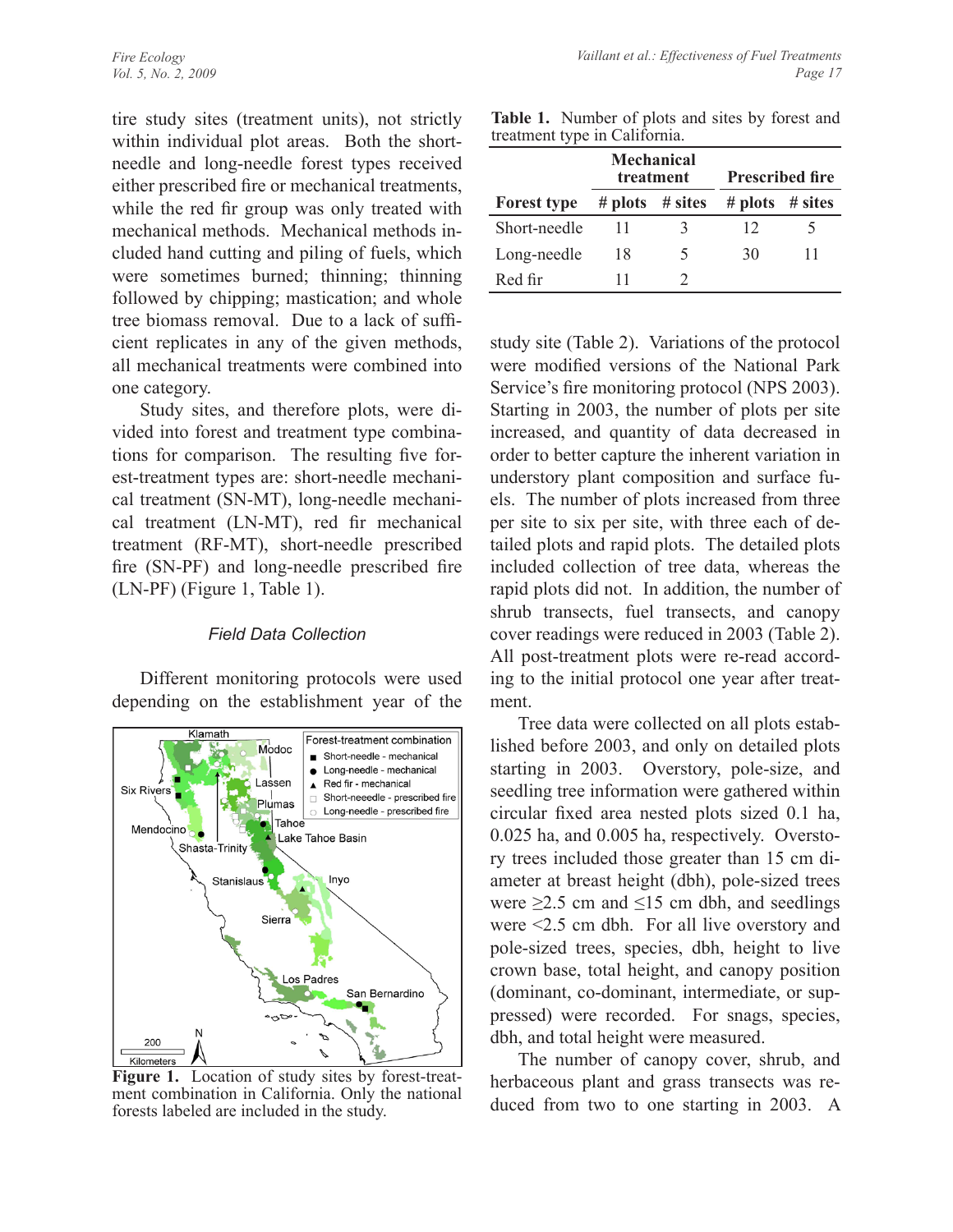|                                     | <b>Pre-2003</b> | 2003-2006 (detailed) | 2003-2006 (rapid) |
|-------------------------------------|-----------------|----------------------|-------------------|
| Tree data <sup>1</sup>              | yes             | yes                  | no                |
| Canopy cover transects/points       | 2/100           | 1/50                 | 0/0               |
| Shrub transects                     |                 |                      |                   |
| Herbaceous plant transects/quadrats | 2/10            | 1/5                  | 1/5               |
| Fuel transects                      | 4               |                      |                   |

| <b>Table 2.</b> Details of forest structure and fuel composition data collection for the different protocols used. |  |  |  |
|--------------------------------------------------------------------------------------------------------------------|--|--|--|
|                                                                                                                    |  |  |  |

<sup>1</sup> Tree data include circular nested plots for overstory (0.1 ha), pole-sized (0.025 ha), and seedlings (0.005 ha).

canopy sight tube (Gill *et al.* 2000) was used to measure overstory canopy cover (50 points) along each 50 m transect. Shrub data were collected along the same transect and included species, vigor (live or dead), range along the transect, and average height. Herbaceous plants and grasses were quantified in five oneby-one meter quadrats located every 10 m along each transect. Within each quadrat, species, cover class (ocular estimate in 10 classes), and vigor (live or dead) for each rooted herbaceous plant and grass was recorded.

Surface and ground fuels were assessed using the planar-intercept method (VanWagner 1968, Brown 1974) starting along the canopy cover, shrub, and herbaceous plant and grass transect and extending outward. Plots established before 2003 had four 15.24 m fuel transects per plot. Starting in 2003, only two transects were established per plot. One-hour  $(\leq 0.64$  cm diameter) and 10 h (>0.64 cm to  $\leq$ 2.54 cm diameter) time lag fuels were tallied along the first 1.83 m of each transect. Onehundred-hour ( $>2.54$  cm to  $\leq$ 7.62 cm diameter) time lag fuels were tallied for the first 3.66 m of each transect. Finally, species, diameter, and condition (rotten or sound) for all 1000 h (>7.62 cm diameter) time lag fuels were recorded along the entire transect. Litter and duff depths were measured at 10 locations along each transect. Maximum fuel bed depth was measured for 10 equidistant intervals along each transect.

Using different protocols to collect data might have some impact on individual plot averages and variance for forest and fuel characteristics. However, because of the type of analysis used (grouping by functional forest type and treatment), we felt that this did not alter the results for this study.

## *Modeled Fire Behavior*

Predicted fire behavior was simulated using NEXUS (ver. 2.0, Scott 1999) for each plot. NEXUS is a stand-level fire behavior model that predicts fire type (surface, passive crown, conditional crown, or active crown fire), crowning and torching indices, rate of spread, flame length, and fireline intensity. Canopy and surface fuel characteristics (canopy base height, canopy bulk density, canopy fuel loading, fuel model, and live and dead fuel moistures), wind data (speed, direction, and reduction factor), and slope are required to run NEXUS.

Pre- and post-treatment canopy characteristics for each plot were entered into NEXUS. Pre- and post-treatment fuel models were assigned to plots based on the calculated surface fuel loads, vegetation type, and the presumed carrier of fire (Anderson 1982, Scott and Burgan 2005). Fuel model selection was performed by highly trained wildland firefighting personnel and qualified research scientists using photographs, understory plant abundance and composition, and fuel loading data collected in the field (Table 3). Although this method is subjective, short of using custom fuel models, there is no better way to assign standard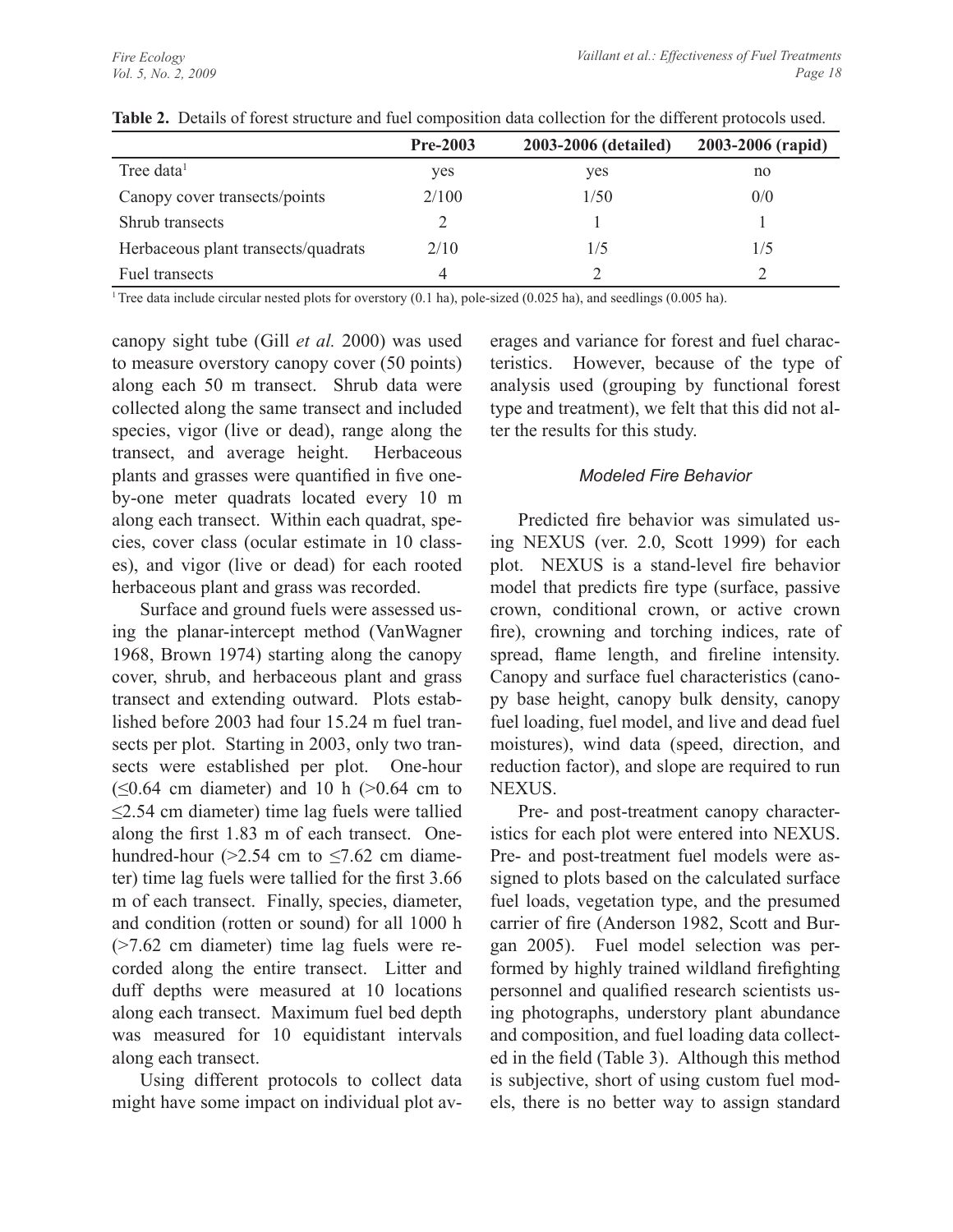| <b>Table 3.</b> Lists of pre- and post-treatment fuel models used for each of the five forest-treatment combina- |
|------------------------------------------------------------------------------------------------------------------|
| tions. Fuel model codes are consistent with Anderson (1982) or Burgan and Scott (2005). 2, timber (grass         |
| and understory); GS, grass-shrub; SB, slash-blowdown; SH, shrub; TL, timber-litter; TU, timber-under-            |
| story.                                                                                                           |

| Forest-treatment <sup>1</sup> | Pre- and post-treatment fuel models                    |
|-------------------------------|--------------------------------------------------------|
| SN-MT                         | Pre, TU1, TU2, TL1, TL2, TL3, TL6                      |
|                               | Post, TU1, TU2, TL1, TL2, SB1, SB2                     |
|                               | Pre, GS2, TU1, TU3, TU5, TL3, TL4, TL5, TL8            |
| LN-MT                         | Post, 2, GS2, TU1, TL4, TL5, TL8, SB1                  |
|                               | Pre, TU1, TL1, TL3, TL5                                |
| RF-MT                         | Post, TU1, TL1, TL3, TL5                               |
| SN-PF                         | Pre, TU1, TU5, TL3, TL4, TL5                           |
|                               | Post, TU1, TL1, TL3, TL5                               |
| LN-PF                         | Pre, SH1, SH2, TU1, TU3, TU5, TL1, TL3, TL4, TL5, TL8  |
|                               | Post, GS1, SH2, TU1, TU2, TU5, TL1, TL3, TL4, TL5, TL8 |

1 SN-MT, short needle mechanical treatment; LN-MT, long needle mechanical treatment; SN-PF, short needle prescribed fire; LN-PF, long needle, prescribed fire.

fuel models. Custom fuel models have their pitfalls as well; they often need to be modified to accurately predict potential fire behavior. Such validation requires burning under prescribed fire and wildland fire conditions, which is often infeasible (Agee and Lolley 2006).

Initial dead fuel moisture values were set to 3%, 4%, and 5% for 1 h, 10 h, and 100 h fuel moistures, respectively; and were then conditioned for each plot based on topography (slope, aspect, and elevation), shading (cloud and canopy cover), weather (temperature and relative humidity) and wind, similar to methods employed in FlamMap (Finney 2006). Ten years of hourly weather data were collected from National Weather Service weather stations within 25 km of each study site for a three-day period in August to calculate 90<sup>th</sup> percentile wind and weather (NOAA 2007). These data were used to condition dead fuel moistures to create more realistic fuel conditions for fire behavior modeling, resulting in different dead fuel moisture conditions for each plot. Live fuel moistures were set to 30% for herbaceous fuels, 60% for woody fuels, and 100% for foliar fuels for all simulations to create dry, late season conditions.

The 90<sup>th</sup> percentile windspeed was calculated using 10 years of data from 96 airports across California for August (WRCC 2007). Next, a wind gustiness table was used to account for possible wind gust speeds not captured with windspeed averages (Crosby and Chandler 1966). Simulations were run using both the  $90<sup>th</sup>$  percentile windspeed (18 km h<sup>-1</sup>) and the gust speed  $(30 \text{ km h}^{-1})$ . Finally, a wind adjustment factor (a function of canopy cover, stand height, and crown ratio) was applied to each plot to more accurately model mid-level windspeed with varying changes of stand structure (Albini and Baughman 1979). Wind adjustment factors ranged between 0.13 and 0.38, depending on the above-mentioned metrics creating different mid-level windspeeds for each plot.

#### *Data Analysis*

Canopy base height, canopy bulk density, and canopy fuel loading were calculated using Canopy Fuels Inventory Processor (CFIP) (Larry Wilson; Larkspur, California; unpublished report). The CFIP is a vegetation simulation program largely based on the algorithms used in the Forest Vegetation Simulator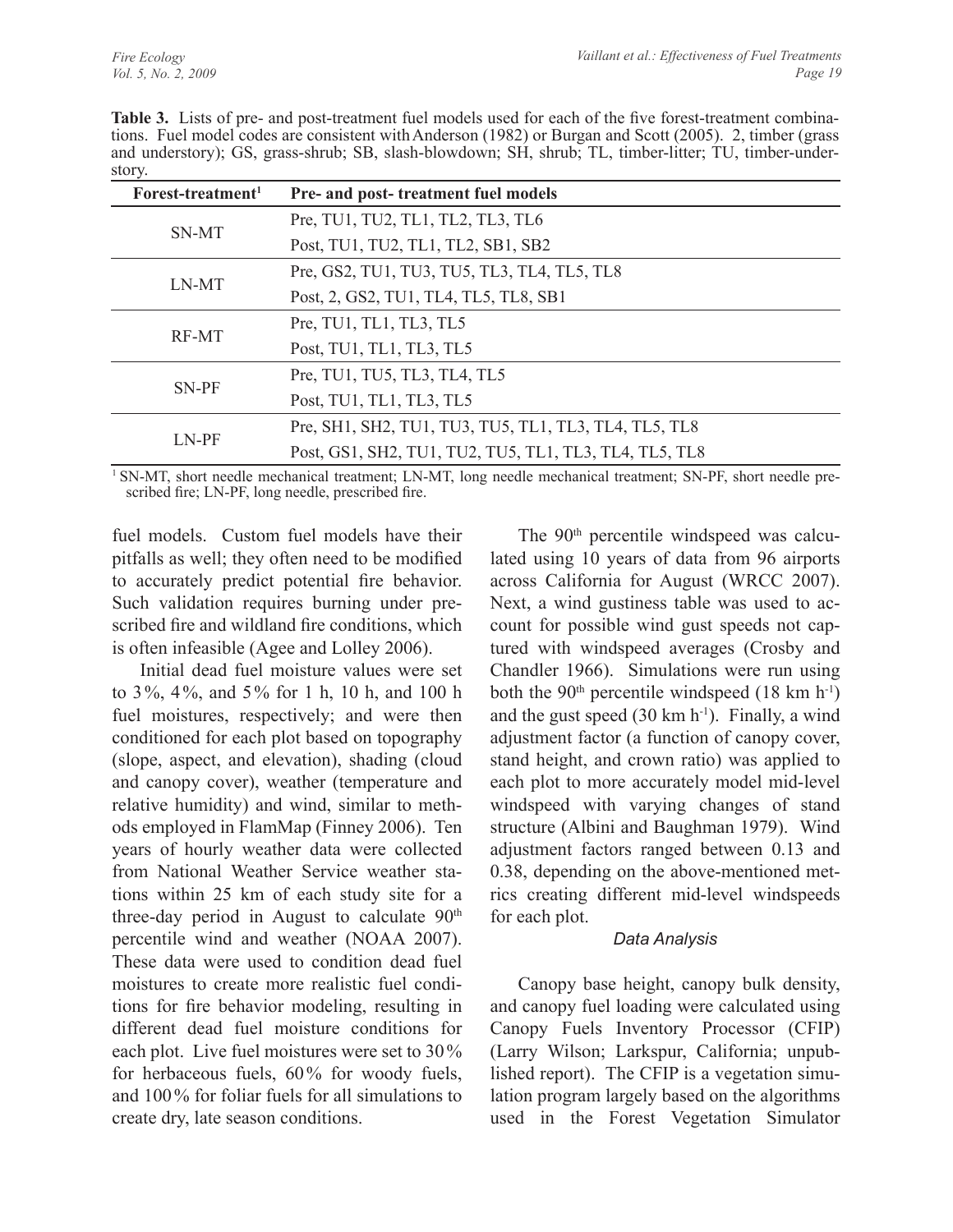(Crookston and Stage 1991) and the Fire and Fuels Extension (Reinhardt and Crookston 2003). The processor incorporates a post-treatment reduction in canopy bulk density and canopy base height for hardwoods and select conifers in California. To represent changes in canopy bulk density and canopy base height post-treatment, the fraction of crown length removed was multiplied by the average crown mass (Noonan-Wright *et al.* 2006). This reduced crown mass value was then applied to the vertical distribution for calculations of canopy base height and canopy bulk density for each plot. Otherwise, for hardwoods such as black oak, and conifers such as red fir and white fir, measured changes in individual tree crown base height would have resulted in higher values of crown bulk density, post-treatment. Surface and ground fuel loads were calculated using Brown *et al.* (1984) with coefficients specific to California tree species (van Wagtendonk *et al.* 1996).

Pairwise comparisons of mean responses or transformed mean responses were performed assuming an analysis of variance (ANOVA) model for repeated measures from the family of Mixed General Linear Models (McCulloch and Searle 2001) to assess the effect of treatment through time (pre- and posttreatment) on different forest types (short-needle, long-needle, and red fir) using SAS (SAS Institutes Inc., North Carolina, USA). Plots were used as replicates with study site included as a blocking factor to account for potential error associated with pseudoreplication. To maintain ANOVA assumptions, the data were tested for normality with the Kolmogorov-Smirnov test and the Levene's test (Zar 1999). If variables were found to be significantly nonnormal, data were normalized and unbiased estimators were used in the statistical analysis. The comparisons' significance was assessed using the Bonferroni correction (Zar 1999). Fire modeled outputs were not statistically analyzed due to the number of assumptions associated with fire behavior modeling (Stephens and Moghaddas 2005b, Vaillant *et al.* 2009). Rather, proportion of fire type and the average pre- and post-treatment flame length, fireline intensity, and rate of spread are presented for each forest-treatment combination.

### **RESULTS**

## *Forest Stand Characteristics*

Of the 255 established plots, 82 plots received treatment at 26 sites on 14 national forests in California. Only those plots receiving treatment were used for this study (Table 1, Figure 1). The study included 2563 trees greater than 2.5 cm dbh and 242 fuel transects.

Mechanical treatments had a greater impact on forest stand characteristics than prescribed fire (Table 4). Canopy base height and  $75<sup>th</sup>$  percentile quadratic mean diameter significantly increased  $(p < 0.01)$  and tree density, canopy cover, and canopy bulk density significantly decreased  $(p < 0.01)$  for SN-MT, LN-MT, and RF-MT due to treatment. Prescribed fire did not alter stand characteristics as significantly as mechanical treatments. Canopy base height significantly increased ( $p < 0.01$ ) for both SN-PF and LN-PF. For the short-needle forest type, prescribed fire significantly ( $p < 0.05$ ) decreased canopy bulk density and increased 75th percentile quadratic mean diameter.

## *Surface and Ground Fuel Loads*

Prescribed fire altered surface and ground fuel loads more than mechanical treatment (Table 5). For SN-PF, prescribed fire significantly reduced  $(p < 0.01)$  duff, litter, 1 h, 10 h and 1000 h fuel loads, and fuel bed depth. The LN-PF combination significantly reduced duff, litter, 10 h fuel loads, and fuel bed depth. Mechanical treatments did not significantly alter fuel loads for the red fir forest type and increased loads for the short-needle and long-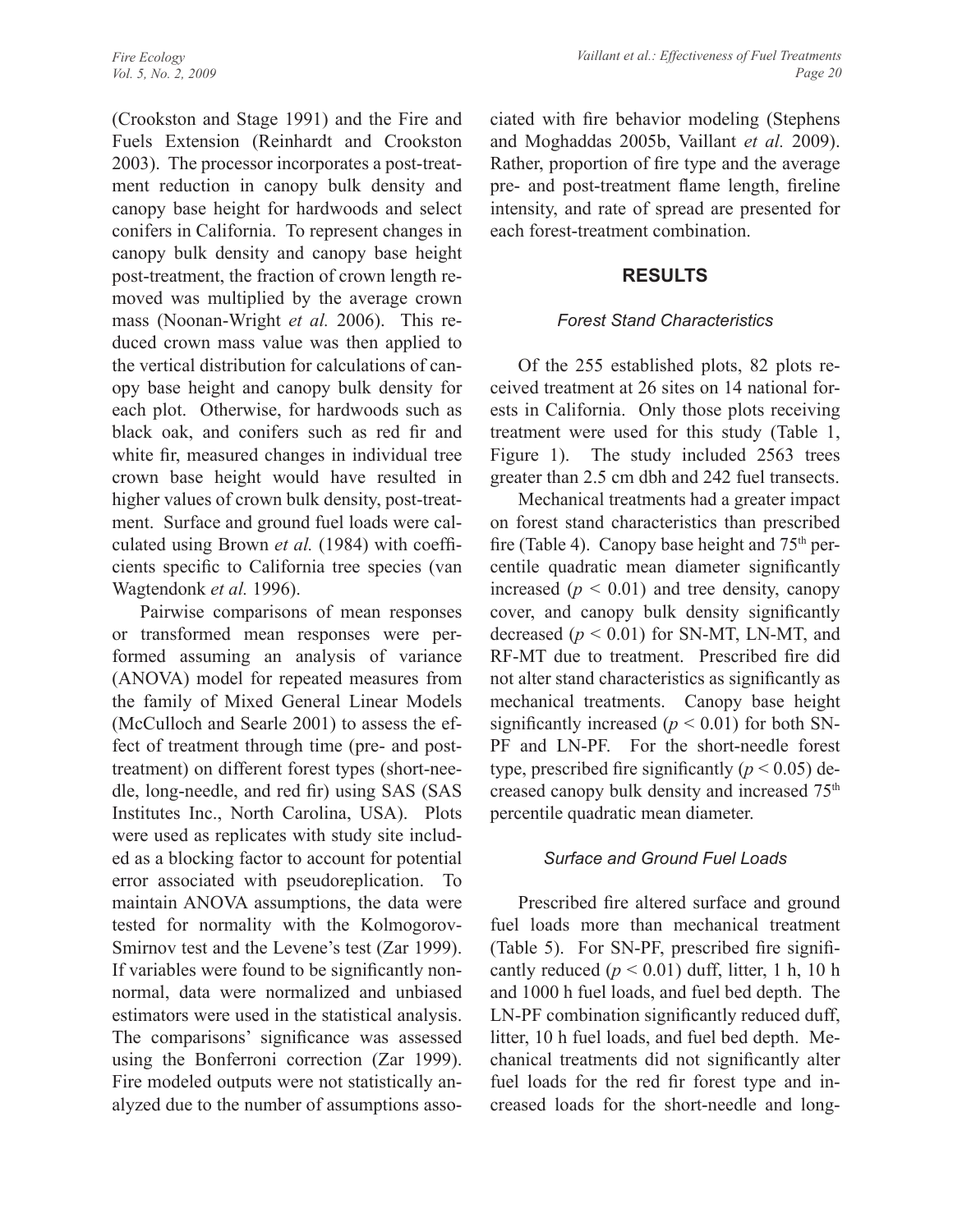| Forest-<br>treatment <sup>1</sup> | <b>Status</b> | <b>Tree density</b><br>$(ha^{-1})$ | Canopy<br>cover $(\% )$ | <b>Canopy base</b><br>height (m) | <b>Canopy bulk</b><br>density ( $kg \, \text{m}^{-3}$ ) | Quadratic mean<br>$diameter2$ (cm) |
|-----------------------------------|---------------|------------------------------------|-------------------------|----------------------------------|---------------------------------------------------------|------------------------------------|
| SN-MT                             | Pre           | $1201(183)^{a}$                    | $71(11)^a$              | $1.2 (1.8)^a$                    | $0.104 (0.006)^a$                                       | $17.8 (7.6)^a$                     |
| $n = 6$                           | Post          | 578 (141) <sup>a</sup>             | 54(11) <sup>a</sup>     | $3.4 (3.0)^a$                    | 0.066(0.014) <sup>a</sup>                               | $25.4(7.6)^a$                      |
| LN-MT<br>$n = 14$                 | Pre           | 427 $(126)^a$                      | $60(7)$ <sup>a</sup>    | $4.0 (1.2)^a$                    | $0.054(0.005)^{a}$                                      | $38.1(5.1)^a$                      |
|                                   | Post          | 183 $(96)^a$                       | $34(8)^a$               | 7.6 $(2.1)^a$                    | 0.039(0.007) <sup>a</sup>                               | $45.7(5.1)^a$                      |
| <b>RF-MT</b><br>$n = 6$           | Pre           | 893 (198) <sup>a</sup>             | $38(13)^{a}$            | $1.2 (2.1)^a$                    | $0.178(0.0035)^{a}$                                     | 33.0 $(7.6)^a$                     |
|                                   | Post          | 561 $(151)^a$                      | $28(12)^{a}$            | 4.3 $(3.4)^a$                    | 0.122(0.036) <sup>a</sup>                               | 43.2 $(7.6)^a$                     |
| <b>SN-PF</b><br>$n=10$            | Pre           | 462 (141)                          | 74(7)                   | 4.3 $(1.2)^a$                    | $0.063(0.009)^{b}$                                      | $35.6(5.1)^{b}$                    |
|                                   | Post          | 351 (106)                          | 74 (10)                 | 7.3 $(2.4)^a$                    | $(0.049\ (0.009)^{b})$                                  | 38.1 $(5.1)^{b}$                   |
| LN-PF<br>$n = 27$                 | Pre           | 408 (86)                           | 49(5)                   | $3.7(0.3)^a$                     | 0.084(0.008)                                            | 35.6(2.5)                          |
|                                   | Post          | 356 (69)                           | 46(6)                   | $6.1(1.5)^a$                     | 0.074(0.007)                                            | 38.1(2.5)                          |

**Table 4**. Pre- and post- treatment average (standard error) stand characteristics for the five forest-treatment combinations. Due to changes in sampling procedure, not all plots had tree data collected. Sample size (number of plots) for each forest-treatment combination is noted in the table.

<sup>1</sup> SN, short-needle; LN, long-needle; RF, red fir; MT, mechanical treatment; PF, prescribed fire

2 75th percentile quadratic mean diameter

<sup>a</sup> denotes a significant difference ( $p < 0.01$ ) and <sup>b</sup> denotes a significant difference ( $p < 0.05$ ) before and after treatment for the given forest-treatment combination for the specific metric

**Table 5.** Pre- and post- treatment average (standard error) surface and ground fuel loads for the five foresttreatment combinations. Number of plots for each forest-treatment combination is noted in the table. SN, short-needle; LN, long-needle; RF, red fir; MT, mechanical treatment; PF, prescribed fire.

|                      |               | <b>Duff</b>       | Litter                  | 1 <sub>h</sub>         | 10 <sub>h</sub> | 100 <sub>h</sub> | 1000h                      | <b>Fuel bed</b>               |
|----------------------|---------------|-------------------|-------------------------|------------------------|-----------------|------------------|----------------------------|-------------------------------|
| Forest-<br>treatment | <b>Status</b> |                   |                         |                        |                 |                  |                            | depth<br>$\cdots$ cm $\cdots$ |
| SN-MT                | Pre           | 58.3 (22.4)       | 39.7(4.0)               | 1.1(0.2)               | $2.5(1.6)^{b}$  | 3.4(2.2)         | 33.6 $(40.4)$ <sup>a</sup> | 18.3(9.1)                     |
| $n=11$               | Post          | 56.0(13.5)        | 67.3(2.2)               | 1.6(0.3)               | $4.7(1.3)^{b}$  | 6.5(2.2)         | 47.1 $(0.2)^a$             | 18.3(2.7)                     |
| LN-MT                | Pre           | 121.1(15.7)       | 185.2(2.7)              | 0.2(0.2)               | $2.9(1.1)^a$    | $3.6(1.6)^a$     | 42.6(29.1)                 | 15.2(6.1)                     |
| $n = 18$             | Post          | 103.1(11.2)       | 141.2 (17.9)            | 0.7(0.2)               | $7.4 (1.1)^a$   | $10.3 (1.8)^a$   | 17.9(0.2)                  | 21.3(2.1)                     |
| RF-MT                | Pre           | 87.4 (26.9)       | 26.2(4.7)               | 1.3(0.4)               | 5.6(2.0)        | 4.7(2.5)         | 42.6(49.3)                 | 15.2(9.1)                     |
| $n=11$               | Post          | 89.7 (15.7)       | 25.1(2.5)               | 1.8(0.4)               | 6.5(1.3)        | 5.4(2.5)         | 24.7(0.4)                  | 12.2(2.7)                     |
| SN-PF<br>$n = 12$    | Pre           | $130.0(13.5)^{a}$ | $116.3 (2.5)^{a}$       | 1.3 (0.2) <sup>a</sup> | $9.0(1.1)^a$    | 9.6(1.3)         | 98.6 (26.9) <sup>a</sup>   | $18.3(6.1)^a$                 |
|                      | Post          | 44.8 $(11.2)^a$   | $9.6(2.0)$ <sup>a</sup> | $0.2(0.2)^a$           | $2.5(1.1)^a$    | 4.9(2.0)         | $4.5(0.2)^a$               | $9.1(2.4)$ <sup>a</sup>       |
| LN-PF<br>$n = 30$    | Pre           | 94.2 $(9.0)^a$    | $133.2 (1.8)^a$         | 0.7(0.1)               | $3.6(0.7)^{b}$  | 3.8(0.9)         | 29.1 (17.9)                | $24.4(3.0)^a$                 |
|                      | Post          | 40.4 $(9.0)^a$    | $14.6(1.3)^a$           | 0.2(0.2)               | $1.8(0.7)^{b}$  | 3.4(1.3)         | 15.7(0.2)                  | $6.1(1.5)^a$                  |

<sup>a</sup> denotes a significant difference  $(p < 0.01)$ <br><sup>b</sup> denotes a significant difference  $(p < 0.05)$  before and after treatment for the given forest-treatment combination for the specific metric

needle forest types. Both 10 h ( $p < 0.05$ ) and 1000 h ( $p < 0.01$ ) fuel loads significantly increased for SN-MT, and 10 h and 100 h fuel loads significantly  $(p < 0.01)$  increased for LN-MT after treatment.

#### *Modeled Fire Behavior*

Pre-treatment modeled fire type for all fuel treatment combinations was either surface or passive crown fire with 90<sup>th</sup> percentile windspeed (Figure 2a) and surface, passive crown,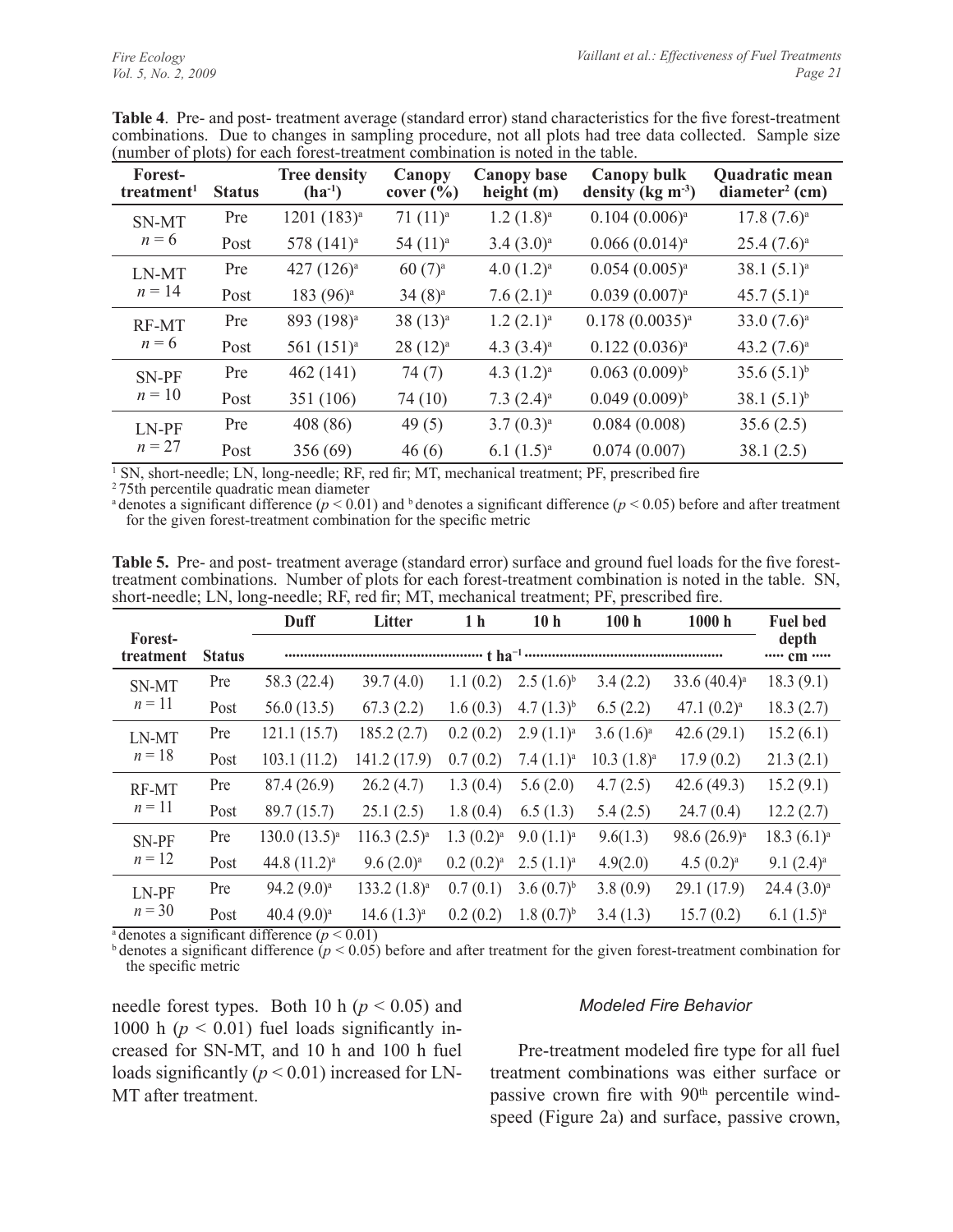conditional crown, or active crown fire with the gust windspeed (Figure 2b). Post-treatment modeled fire type is less intense than pretreatment for most forest-treatment combinations under both wind scenarios. The exception is for the SN-MT and RF-MT groups under the  $90<sup>th</sup>$  percentile windspeed where they remained unchanged as surface fire (Figure 2a).

Flame length (FL), fireline intensity (FI), and rate of spread (ROS) were higher for the gust windspeed when compared to 90<sup>th</sup> percentile windspeed pre- and post-treatment for all forest types (Figure 3). Flame length typically decreased post-treatment, except for the shortneedle and red fir forest types with mechanical treatment for 90<sup>th</sup> percentile windspeed where there was an increase and no change, respectively (Figure 3a). Fireline intensity also tend-



**Figure 2.** Pre- and post-treatment modeled fire type (surface, passive crown, conditional crown and active crown) for the a) 90th percentile and b) gust wind scenarios for the five forest-treatment combinations.

ed to decrease post-treatment (Figure 3b). Exceptions were seen with increasing FI for SN-MT under 90<sup>th</sup> percentile windspeed. Rate of spread decreased post-treatment with prescribed fire treatment (Figure 3c). Mechanical treatment had varied effects on ROS for the two windspeed scenarios; ROS remained unchanged pre- and post-treatment for LN-MT and RF-MT under gust and 90<sup>th</sup> percentile windspeeds, respectively (Figure 3c).



**Figure 3.** Pre- and post-treatment modeled a) flame length, b) fireline intensity, and c) rate of spread for the 90th percentile and gust wind scenarios for the five forest-treatment combinations.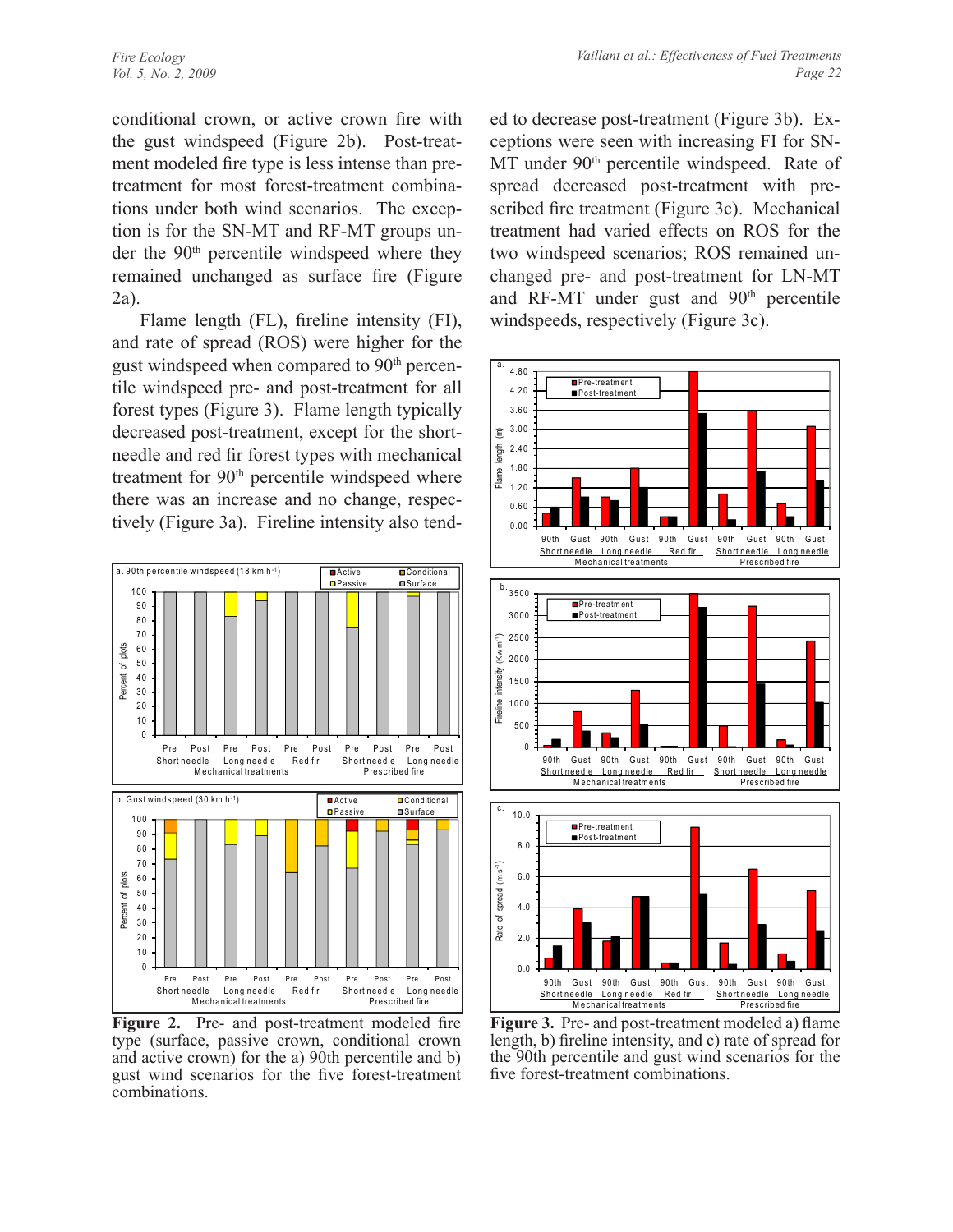#### **DISCUSSION**

Fire behavior modeling that utilizes preand post-treatment fuel measurements allows managers to assess the effectiveness of completed fuel treatments to reduce undesirable fire behavior. Specifically, modeled fire type can be used to assess the effectiveness of completed fuel treatments to alter predicted fire behavior based on changes to surface, ladder, and crown fuels. Mechanical treatments significantly reduced tree density, canopy cover, and canopy bulk density and increased canopy base height and 75<sup>th</sup> percentile quadratic mean diameter for all three forest types, which is consistent with past studies (Pollet and Omi 2002, Stephens and Moghaddas 2005a, Harrod *et al.* 2007). These changes in stand metrics correlate to reductions in both ladder and canopy fuels. Levels of surface fuel loads are dependant on the type of mechanical treatment utilized and are often higher than pre-treatment conditions (Stephens 1998, Raymond and Peterson 2005, Stephens and Moghaddas 2005b, Stephens *et al.* 2009). General trends in this study suggest that mechanical treatments will result in a decrease of ladder and canopy fuels, and an increase in larger diameter surface fuels.

Mechanical treatments had mixed effects on fire type. With 90<sup>th</sup> percentile windspeed, two of the three forest types were predicted to have surface fire pre- and post-treatment, and the third experienced a reduction in potential passive crown fire as a result of treatment. With gusty winds, all three forest types were predicted to experience some passive or conditional crown fire pre-treatment, and two of the three sites maintained some crown fire posttreatment, although the proportion was reduced. The mixed results found in this study are likely due to the relatively low number of replicates and the variety of mechanical treatments implemented. Some of the mechanical treatments targeted overstory fuels (i.e., whole tree removal and thinning) and others ladder

and surface fuels (i.e., hand cutting and piling, thinning followed by chipping, and mastication). For example, RF-MT had the highest post-treatment canopy bulk density out of all five forest-treatment combinations, resulting in the highest proportion of post-treatment conditional crown fire. The LN-MT treatments had elevated levels of 1 h, 10 h and 100 h fuels post-treatment, resulting in the only post-treatment forest-combination to retain some passive crown fire. The variety of treatments completed and the fact that no fuel treatment will uniformly alter forest and fuel structure due to the inherent variability in natural ecosystems explains part of the resulting modeled fire type.

Prescribed fire significantly reduced ground and surface fuel loads without large changes to overstory canopy fuels, which is consistent with many studies in forested ecosystems in California (i.e., van Wagtendonk 1996, Knapp *et al.* 2005, Stephens and Moghaddas 2005a, Keifer *et al.* 2006, Vaillant *et al.* 2009). The increase in canopy base height and decrease in small diameter trees found in many of the prescribed fire treated plots of this study represent a reduction of ladder fuels. This reduction of ladder and surface fuels is important because it decreased or eliminated post-treatment potential for crown fire behavior, resulting in lower potential tree mortality and fire severity. Further treatment targeting overstory canopy fuels would likely reduce or eliminate modeled conditional crown fire under gusting winds.

Predicted flame length and fireline intensity are also used to assess the effectiveness of a fuel treatment. Guidelines exist for fire suppression capabilities based on FL and FI (Rothermel 1983) and are categorized as low (FL  $≤ 1.2$  m, FI ≤ 346 kW m<sup>-1</sup>), moderate (FL > 1.2 m to 2.4 m,  $FI$  > 346 kW m<sup>-1</sup> to 1730 kW m<sup>-1</sup>), high (FL  $>$  2.4 m to 3.4 m, FI  $>$  1730 kW m<sup>-1</sup> to 3459 kW m<sup>-1</sup>) and extreme (FL  $>$  3.4 m, FI  $>$  3459 kW m<sup>-1</sup>). Each category of fire behavior relates to a greater difficulty in controlling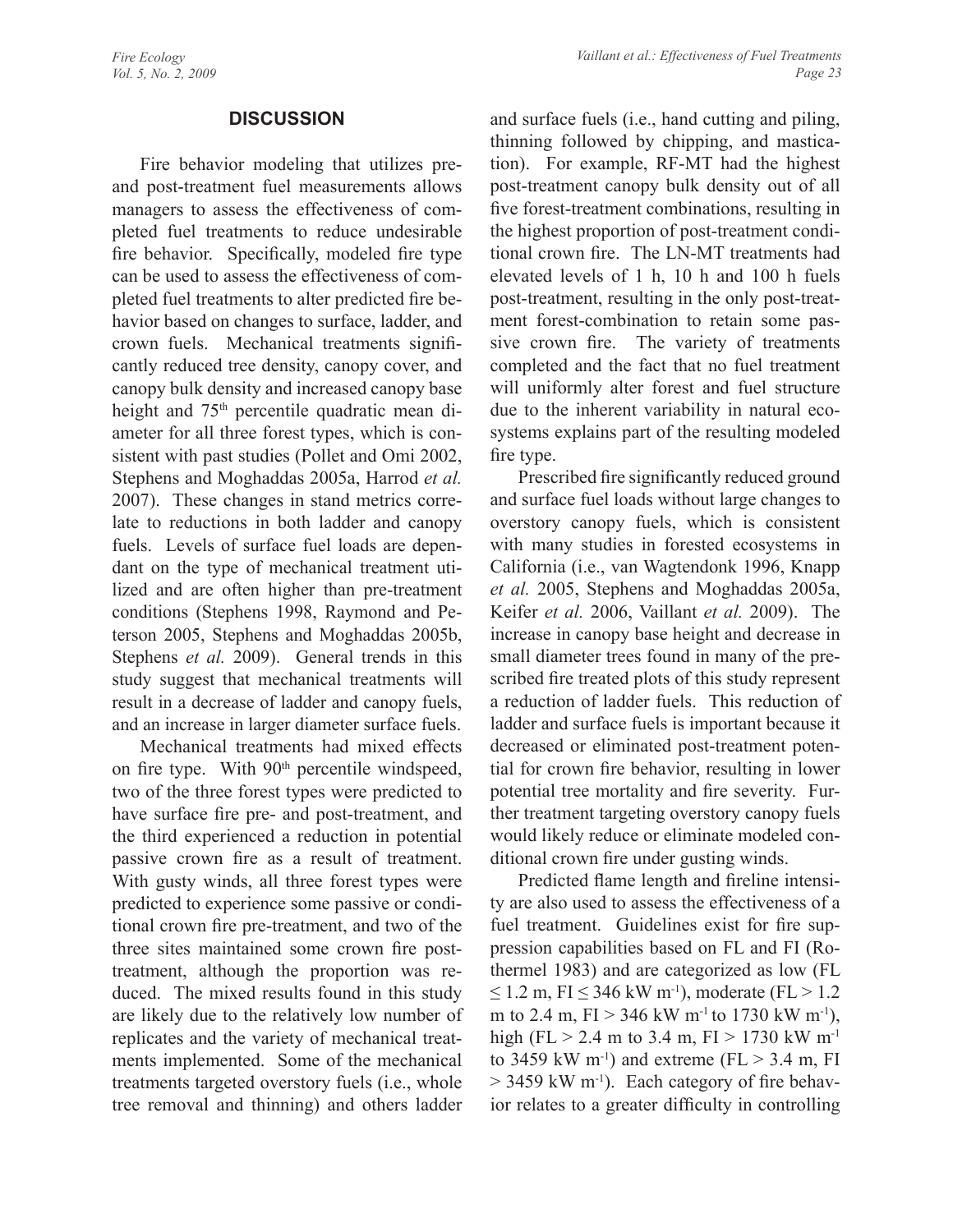a wildland fire. Low and moderate fire behavior are typically surface fire, and high and extreme fire behavior are characteristic of crown fire with spotting fires (Rothermel 1983). Ideally, post-treatment predicted FL and FI would be characterized as low. Under 90<sup>th</sup> percentile windspeeds, all sites exhibit low FL and FI post-treatment. With gust windspeed, only one forest-treatment combination (SN-MT) is expected to have low fire behavior; the remaining four are predicted to have moderate to high fire behavior post-treatment. This elevated fire behavior often reduces the ability of fire suppression resources to extinguish a fire.

Although rate of spread does not have distinct categories as do flame length and fire line intensity, it can also be used to assess treatment effectiveness. Lower ROS coupled with lower FL and FI can result in smaller fire extent and affords fire suppression resources more opportunity to control a fire. Prescribed fire reduced ROS under both wind scenarios. The decrease of FL, FI, and ROS due to prescribed fire is not surprising given the reduction in surface fuels, which is similar to findings in past research (van Wagtendonk 1996, Knapp *et al.* 2005, Stephens and Moghaddas 2005a, Keifer *et al.* 2006, Vaillant *et al.* 2009). As with fire type, mechanical treatments had varied effects on ROS under both windspeeds. This mixed effect is likely due to the variety of mechanical treatments, their associated impact on surface and canopy fuels, and the assumptions used to characterize these changes when applying fire behavior models. Consequently, when evaluating the effectiveness of mechanical treatments, it is important to take into consideration the treatment prescription, the treatment objective, and the resultant impact on surface and canopy fuels.

When devising fuel treatments, land managers should consider the effect of the treatment on many factors, including potential wildfire behavior, fuels, vegetation, wildlife, aquatic systems, water, air, soils, cultural resources, and economics (Peterson and Johnson 2007). The decision between using mechanical methods and prescribed fire is not often straightforward. While prescription burning restores fire to the landscape and reduces surface fuel loads, issues such as smoke management, risk of fire escape, and difficulty of burn implementation can limit the ability to use prescribed fire (Stephens and Moghaddas 2005b, Stephens and Ruth 2005). Mechanical treatments have increased precision and do not create hazards associated with prescribed fire such as smoke and risk of escape (Stephens and Moghaddas 2005b, Huggett *et al.* 2008). However, mechanical treatments can cause soil disturbance (Neary *et al.* 1999), disruption to nutrient cycling (Jurgensen *et al.* 1997), and possible damage to trees left after treatment. Two of the many reasons mechanical treatments were chosen over prescribed fire for this study were proximity to homes and the need to alter forest and fuel structure before reintroducing fire to the treatment area.

This study showed that both prescribed fire and mechanical treatments were successful in reducing potential fire behavior with 90<sup>th</sup> percentile and gust windspeeds, which met the overriding clause in the National Fire Plan (USDA-USDI 2000), 10-Year Comprehensive Strategy (WGA 2001), and Healthy Forests Restoration Act (HFRA 2003). However, with a faster windspeed, four of the five forest-treatment combinations would benefit from more extensive or further treatment based on modeled fire type, FL, and FI. It must be stated that the fuel treatments were designed to withstand 90<sup>th</sup> percentile fire weather conditions, not the gust windspeeds modeled in this study. The fact that the treatments generally did not perform as well under the elevated windspeed raises the question of how managers might need to design fuel treatments to withstand the more extreme fire weather conditions projected for the future climate in California (Brown *et al.* 2004, Fried *et al.* 2008, Lenihan *et al.*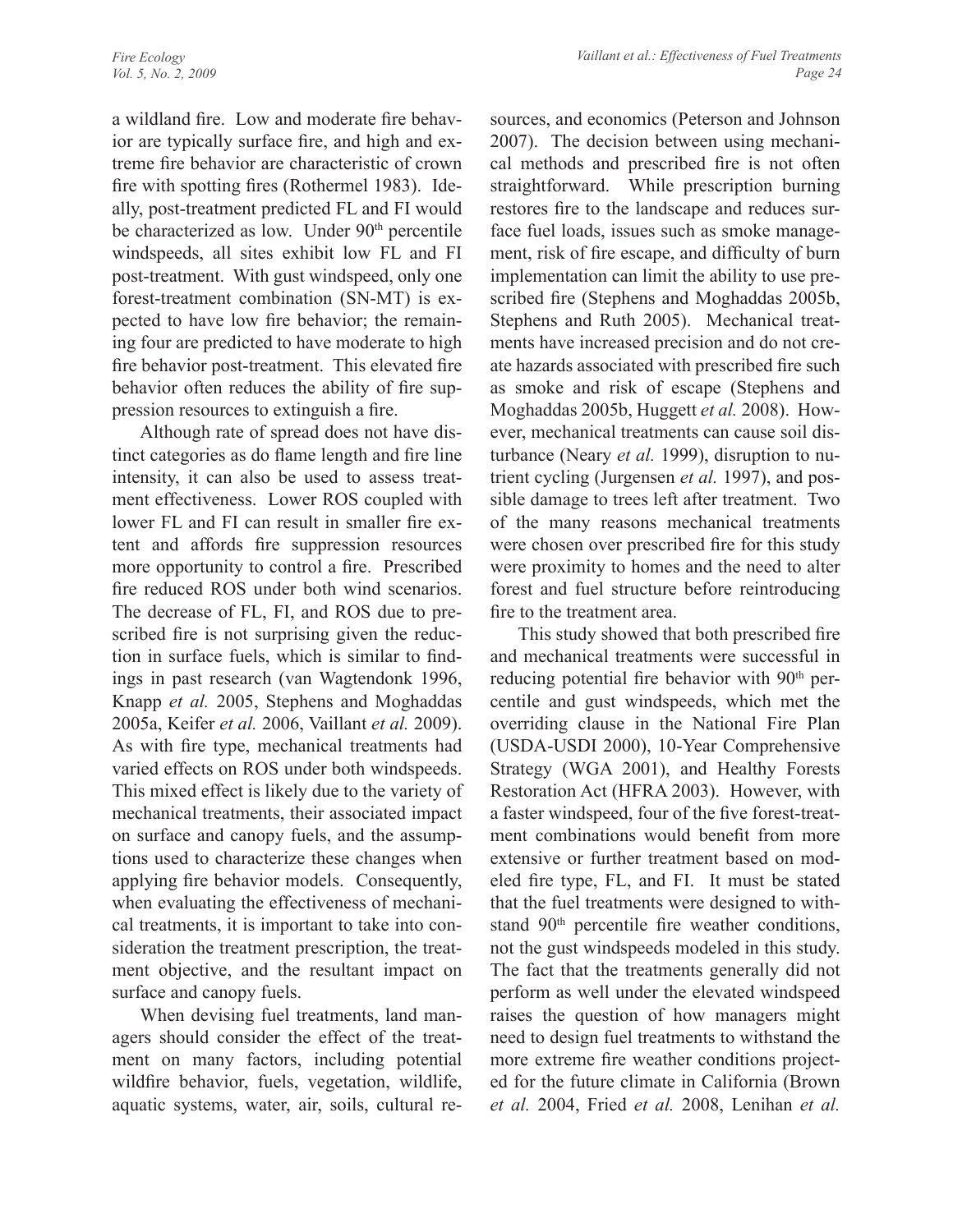2008). Are the  $90<sup>th</sup>$  percentile fire weather conditions of today going to be the  $80<sup>th</sup>$  or  $85<sup>th</sup>$  percentile of the near future? Do managers today need to start planning for tomorrow and implement treatments to withstand current 95<sup>th</sup> or 97.5th percentile conditions?

An additional goal of the National Fire Plan, the 10-Year Comprehensive Strategy, and the Healthy Forests Restoration Act was to target areas where the risk of negative impacts from wildland fire is the greatest. With 90<sup>th</sup> percentile windspeed, all forest-treatment combinations had low FL pre-treatment, and SN-MT and RF-MT had 100% predicted surface fire. With gusting winds, all five forest-treatment combinations did have some plots with predicted crown fire pre-treatment, but SN-MT and LN-MT were only predicted to exhibit moderate pre-treatment fire behavior. With limited resources for implementing fuel treatments, it might be worth concentrating efforts in areas where fire behavior is predicted to be high or extreme as is the case with RF-MT, SN-PF, and LN-PF with gusting winds.

Another concern with fuel treatments is their effectiveness to maintain reduced potential fire behavior over time. The question of how frequent fuel treatments need to be retreated and with what methods is still relatively unknown (Agee *et al.* 2000, Graham *et al.* 2004, Finney *et al.* 2005, Huggett *et al.* 2008, Schmidt *et al.* 2008). Keifer *et al.* (2006) have shown that the majority of fuel accumulation occurs in the first 10 years after prescribed burning in the central and southern Sierra Nevada; however, the post-treatment fuel complex is different than the pre-treatment conditions. The alteration in fuel complex is likely due to the high proportion  $(260\%)$  of trees killed from the treatment falling and contributing to the woody surface fuel loads (Keifer *et al.* 2006). The study by Keifer *et al.* (2006) is unique in the rich history of prescribed fire management, but their study did not include mechanical treatments. Our study presents an opportunity to continue long term monitoring of forest and fuel changes over time. This information could be used to better understand the longevity of fuel treatment effectiveness for three coniferous forest types and two treatment options for California.

## **ACKNOWLEDGEMENTS**

The USDA Forest Service Pacific Southwest Region Fire and Aviation Management provided funding for the monitoring project and publication. We thank L. Wilson for his contribution in devising the method to compute canopy fuels, which accurately calculate the effect of fuel treatments on forest structure. We also thank all the field personnel who helped collect data over the past six years; J. Scott, D. Kerr, S. Beckman, and C. Henson for aiding in the selection of appropriate fuel models; and S. Mori for statistical guidance. Finally, we thank T. Decker, B. Bahro, and two anonymous reviewers for their thoughtful edits and suggestions to earlier versions of this manuscript.

## **LITERATURE CITED**

- Agee, J.K., B.B. Bahro, M.A. Finney, P.N. Omi, D.B. Sapsis, C.N. Skinner, J.W. van Wagtendonk, and C.P. Weatherspoon. 2000. The use of shaded fuelbreaks in landscape fire management. Forest Ecology and Management 127: 55-66.
- Agee, J.K., and C.N. Skinner. 2005. Basic principles of forest fuel reduction treatments. Forest Ecology and Management 211: 83-96.
- Agee, J.K., and M.R. Lolley. 2006. Thinning and prescribed fire effects on fuels and potential fire behavior in and eastern Cascades forest, Washington, USA. Fire Ecology 2(2): 3-19.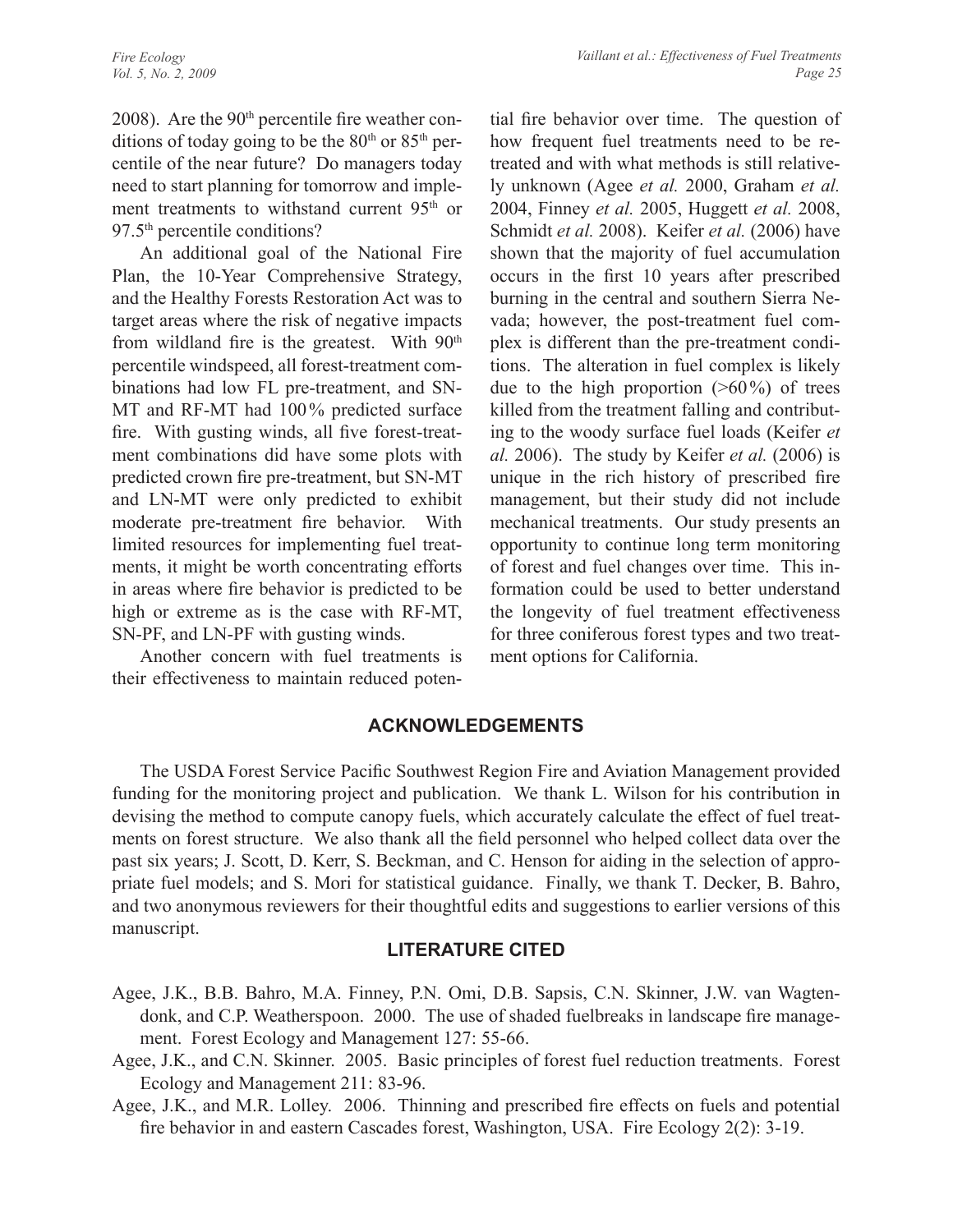- Albini, F.A., and R.G. Baughman. 1979. Estimating windspeeds for predicting wildland fire behavior. USDA Forest Service Research Paper INT-221.
- Anderson, H.E. 1982. Aids to determining fuel models for estimating fire behavior. USDA Forest Service General Technical Report INT-122.
- Beaty, R.M., and A.H. Taylor. 2001 Spatial and temporal variation of fire regimes in a mixed conifer forest landscape, southern Cascades, California, USA. Journal of Biogeography 28: 955-966.
- Brown, J.K. 1974. Handbook for inventorying downed woody material. USDA Forest Service General Technical Report INT-16.
- Brown, J.K., R.D. Oberheu, and C.M. Johnson. 1984. Handbook for inventorying surface fuels and biomass in the interior west. USDA Forest Service General Technical Report INT-129.
- Brown, T.J., B.L. Hall, and A.L. Westerling. 2004. The impact of twenty-first century climate change on wildland fire danger in the western United States, an applications perspective. Climate Change 62: 365-388.
- Covington, W.W. 2000. Helping western forests heal, the prognosis is poor for US forest ecosystems. Nature 408: 135-136.
- Crookston, N.L., and A.R. Stage. 1991. User's guide to the parallel processing extension of the prognosis model. USDA Forest Service General Technical Report INT-281.
- Crosby J.S., and C.C. Chandler. 1966. Get the most from your windspeed observations. Fire Control News 27(4): 12-13.
- Finney, M.A. 2006. An overview of FlamMap fire modeling capabilities. Pages 213-220 in: P.L. Andrews and B.W. Butler, compilers. Fuels management—how to measure success. USDA Forest Service Proceedings RMRS-P-41.
- Finney, M.A., C.W. McHugh, and I.C. Grenfell. 2005. Stand- and landscape-level effects of prescribed burning on two Arizona wildfires. Canadian Journal of Forest Research 35: 1714- 1722.
- Fried, J.S., J.K. Gilless, W.R. Riley, T.J. Moody, C. Simon de Blas, K. Hayhoe, M. Moritz, S. Stephens, and M. Torn. 2008. Predicting the effect of climate change on wildfire behavior and initial attack success. Climate Change 87(Supplement 1): S251-S264.
- Fry, D.L., and S.L. Stephens. 2006. Influence of humans and climate on the fire history of a ponderosa pine-mixed conifer forest in the southeastern Klamath Mountains, California. Forest Ecology and Management 223: 428-438.
- Gill, S.J., S.G. Biging, and E.C. Murphy. 2000. Modeling conifer tree crown radius and estimating canopy cover. Forest Ecology and Management 126: 405-416.
- Graham, R.T., S. McCaffrey, and T.B. Jain, technical editors. 2004. Science basis for changing forest structure to modify wildfire behavior and severity. USDA Forest Service General Technical Report RMRS-GTR-120.
- Harrod, R.J, N.A. Povak, and D.W. Peterson. 2007. Comparing the effectiveness of thinning and prescribed fire for modifying structure in dry coniferous forests. Pages 1-18 in: B.W. Butler and W. Cook, compilers. The fire environment innovations, management, and policy. USDA Forest Service Proceedings RMRS-P-46CD.
- HRFA [Healthy Forest Restoration Act]. 2003. HR 1904.
- Huggett, R.J., K.L Abt, and W. Shepperd. 2008. Efficacy of mechanical fuel treatments for reducing wildfire hazard. Forest Policy and Economics 10: 408-414.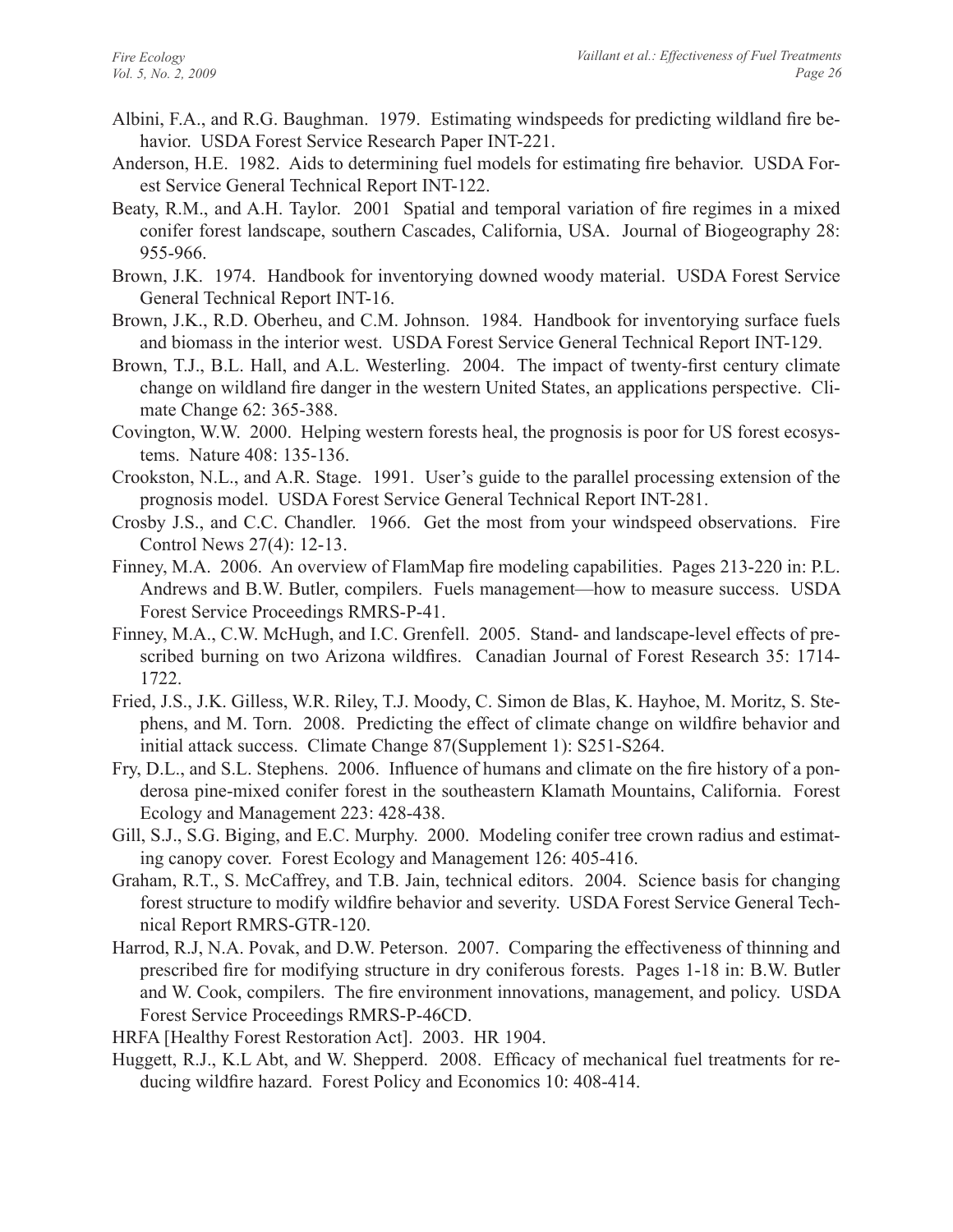- Kalabokidis, K.D., and P.N. Omi. 1998. Reduction of fire hazard through thinning/residue disposal in the urban interface. International Journal of Wildland Fire 8(1): 29-35.
- Keifer, M., J.W. van Wagtendonk, and M. Buhler. 2006. Long-term surface fuel accumulation in burned and unburned mixed-conifer forests of the central and southern Sierra Nevada, CA (USA). Fire Ecology 2(1): 53-72.
- Keyes, C.R., and K.L. O'Hara. 2002. Quantifying stand targets for silvicultural prevention of crown fires. Western Journal of Applied Forestry 17(2): 101-109.
- Knapp, E.E., J.E. Keeley, E.A. Ballenger, and T.J. Brennan. 2005. Fuel reduction and coarse woody debris dynamics with early and late season prescribed fire in a Sierra Nevada mixed conifer forest. Forest Ecology and Management 208: 383-397.
- Jurgensen, M.F., A.E. Harvey, R.T. Graham, D.D. Page-Dumroese, J.R. Torn, M.J. Larsen, and T.B. Jain. 1997. Impacts of timber harvesting on soil organic matter, nitrogen, productivity, and health of inland northwest forests. Forest Science 42: 234-251.
- Lenihan, J.M., D. Banchelet, R.P. Neilson, and R. Drapek. 2008. Response of vegetation distribution, ecosystem productivity, and fire to climate change scenarios for California. Climatic Change 87(Supplement 1): S215-S230.
- Martinson, J., and P.N. Omi. 2003. Performance of fuel treatments subjected to wildfires. Pages 7-13 in: P.N. Omi and L.A. Joyce, technical editors. Fire, fuel treatments, and ecological restoration. USDA Forest Service Proceedings RMRS-P-29.
- McCulloch, C.E., and S.R. Searle. 2001. Generalized, linear, and mixed models. John Wiley & Sons, New York, New York, USA.
- Millar, C.I., N.L. Stephenson, and S.L. Stephens. 2007. Climate change and forests of the future, managing in the face of uncertainty. Ecological Applications 17(8): 2145–2151.
- Miller, J.D., H.D. Safford, M. Crimmins, and A.E. Thode. 2009. Quantitative evidence for increasing forest fire severity in the Sierra Nevada and southern Cascade Mountains, California and Nevada, USA. Ecosystems 12: 16-32.
- Moghaddas, J.J., and L. Craggs. 2007. A fuel treatment reduces fire severity and increases suppression efficiency in a mixed conifer forest. International Journal of Wildland Fire 16: 673- 678.
- Moody, T.J., S.L. Stephens, and J. Fites-Kaufman. 2006. Fire history and climate influences from forests in the northern Sierra Nevada, USA. Fire Ecology 2(1): 115-141.
- National Oceanic and Atmospheric Administration [NOAA]. 2007. National Weather Service climate data. < http://www.nws.noaa.gov/>. Accessed 12 February 2007.
- National Park Service [NPS]. 2003. Fire monitoring handbook. Fire Management Program Center, National Interagency Fire Center, Boise, Idaho, USA.
- Neary, D.G., C.C. Klopatek, L.F. DeBano, and P.F. Ffolliott. 1999. Fire effects on belowground sustainability, a review and synthesis. Forest Ecology and Management 122: 51-71.
- Noonan-Wright, E.K., L. Wilson, and J. Fites-Kaufman. 2006. The calculation of canopy fuels and predicted fire behavior from the Region 5 prescribed fire and fuel treatment effectiveness and effects monitoring program. Proceedings of the 2006 Fire Ecology and Management Congress. Association for Fire Ecology, 13-17 November 2006, San Diego, California, USA.
- Peterson, D.L., J.K. Agee, T. Jain, M. Johnson, D. McKenzie, and E. Reinhardt. 2003. Fuels planning, managing forest structure to reduce fire hazard. Proceedings of the 2<sup>nd</sup> International Wildland Fire Ecology and Fire Management Congress. Association for Fire Ecology, 16-20 November 2003, Orlando, Florida, USA.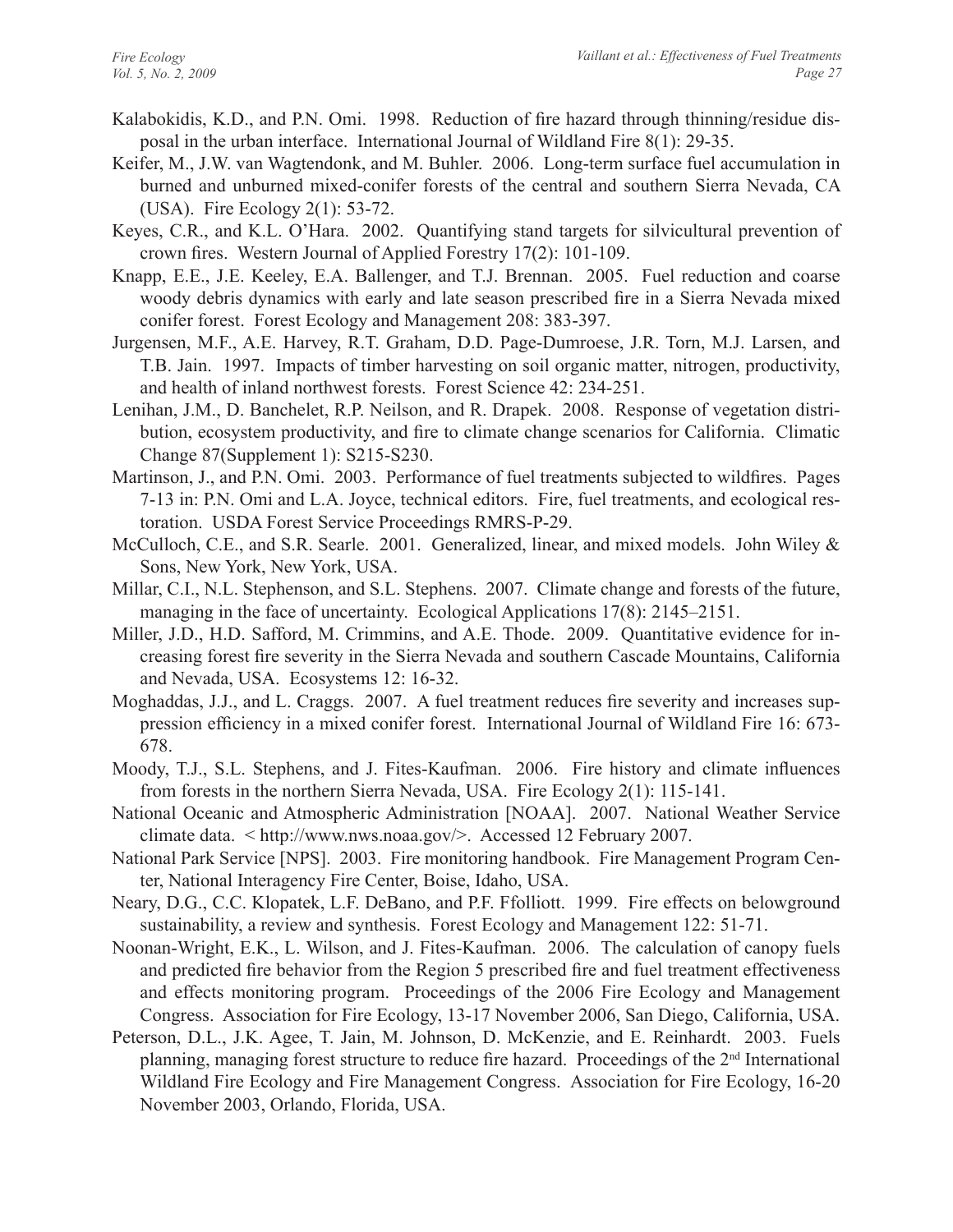- Peterson, D.L., and M.C. Johnson. 2007. Science-based strategic planning for hazardous fuel treatment. Fire Management Today 67(3): 13-18.
- Pollet, J., and P.N. Omi. 2002. Effect of thinning and prescribed burning on crown fire severity in ponderosa pine forests. International Journal of Wildland Fire 11: 1-10.
- Raymond, C.L., and D.L. Peterson. 2005. Fuel treatments alter the effects of wildfire in a mixedevergreen forest, Oregon, USA. Canadian Journal of Forest Research 35: 2981-2995.
- Ritchie, M.W., C.N. Skinner, and T.A. Hamilton. 2007. Probability of tree survival after wildfire in an interior pine forest of northern California: effects of thinning and prescribed fire. Forest Ecology and Management 247: 200-208.
- Reinhardt, E.D., and N.L. Crookston, technical editors. 2003. The fire and fuels extension to the forest vegetation simulator. USDA Forest Service General Technical Report RMRS-GTR-116.
- Roccaforte, J.P., P.Z. Fulé, and W.W. Covington. 2008. Landscape-scale changes in canopy fuels and potential fire behavior following ponderosa pine restoration treatments. International Journal of Wildland Fire 17: 293-303.
- Rothermel, R.C. 1983. How to predict the spread and intensity of forest and range fires. USDA Forest Service General Technical Report INT-143.
- Schmidt, D.A., A.H. Taylor, and C.N. Skinner. 2008. The influence of fuels treatment and landscape arrangement on simulated fire behavior, southern Cascade range, California. Forest Ecology and Management 255(8-9): 3170-3184.
- Scott, J.H. 1999. NEXUS, a system for assessing crown fire hazard. Fire Management Notes 59: 21-24.
- Scott, J.H., and E.D. Reinhardt. 2001. Assessing crown fire potential by linking models of surface and crown fire behavior. USDA Forest Service Research Paper RMRS-RP-29.
- Scott, J.H., and R.E. Burgan. 2005. Standard fire behavior fuel models: a comprehensive set for use with Rothermel's surface fire spread model. USDA Forest Service General Technical Report RMRS-GTR-153.
- Stephens, S.L. 1998. Evaluation of the effects of silvicultural and fuels treatments on potential fire behaviour in Sierra Nevada mixed-conifer forests. Forest Ecology and Management 105: 21-35.
- Stephens, S.L., and B.M. Collins. 2004. Fire regimes of mixed conifer forests in the north-central Sierra Nevada at multiple spatial scales. Northwest Science 78(1): 12-23.
- Stephens, S.L., and J.J. Moghaddas. 2005a. Experimental fuel treatment impacts on forest structure, potential fire behavior, and predicted tree mortality in a California mixed conifer forest. Forest Ecology and Management 215: 21-36.
- Stephens, S.L., and J.J. Moghaddas. 2005b. Silvicultural and reserve impacts on potential fire behavior and forest conservation: twenty-five years of experience from Sierra Nevada mixed conifer forests. Biological Conservation 125: 369-379.
- Stephens, S.L., and L.W. Ruth. 2005. Federal forest fire policy in the United States. Ecological Applications 15: 532-542.
- Stephens, S.L., J.J. Moghaddas, C. Edminster, C.E. Fiedler, S. Haase, M. Harrington, J.E. Keeley, E.E. Knapp, J.D. McIver, K. Metlen, C.N. Skinner, and A. Youngblood. 2009. Fire treatment effects on vegetation structure, fuels, and potential fire severity in western US forests. Ecological Applications 19(2): 305-320.